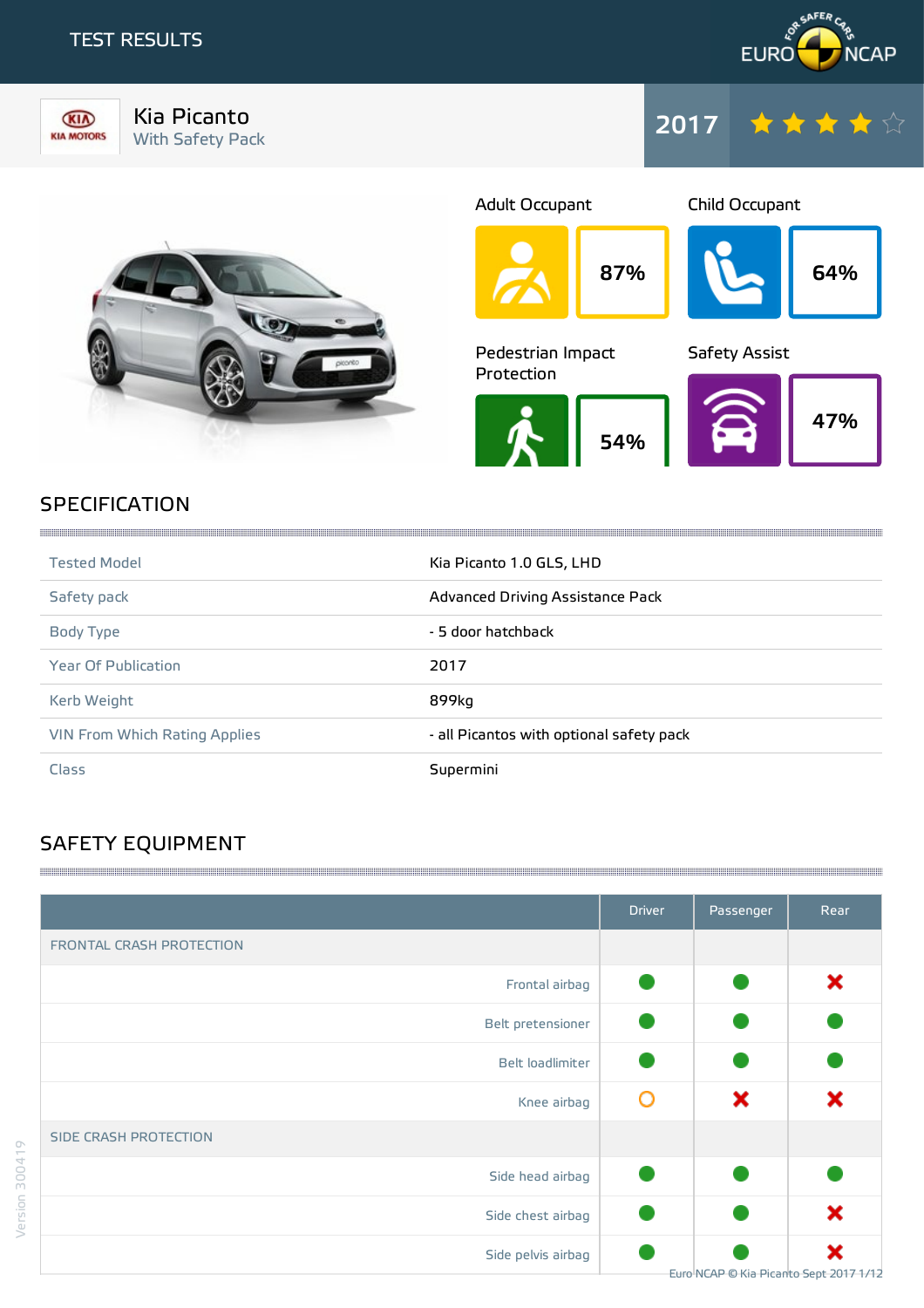

# SAFETY EQUIPMENT (NEXT)

|                         | <b>Driver</b> | Passenger | Rear |
|-------------------------|---------------|-----------|------|
| <b>CHILD PROTECTION</b> |               |           |      |
| Isofix                  |               | ×         |      |
| Integrated CRS          |               | ×         | ×    |
| Airbag cut-off switch   |               |           |      |
| <b>SAFETY ASSIST</b>    |               |           |      |
| Seat Belt Reminder      |               |           |      |

<u> 1989 - Andrea Stadt Stadt Stadt Stadt Stadt Stadt Stadt Stadt Stadt Stadt Stadt Stadt Stadt Stadt Stadt Stadt Stadt Stadt Stadt Stadt Stadt Stadt Stadt Stadt Stadt Stadt Stadt Stadt Stadt Stadt Stadt Stadt Stadt Stadt St</u>

| <b>OTHER SYSTEMS</b>    |   |
|-------------------------|---|
| Active Bonnet (Hood)    | × |
| <b>AEB Pedestrian</b>   | х |
| <b>AEB City</b>         |   |
| AEB Inter-Urban         |   |
| Speed Assistance System | O |
| Lane Assist System      |   |

Note: Other equipment may be available on the vehicle but was not considered in the test year.

Fitted to the vehicle as standard  $\bigcirc$  Fitted to the vehicle as part of the safety pack

 $\bigcirc$  Not fitted to the test vehicle but available as option or as part of the safety pack  $\bigcirc$  Not available  $\qquad$  Not applicable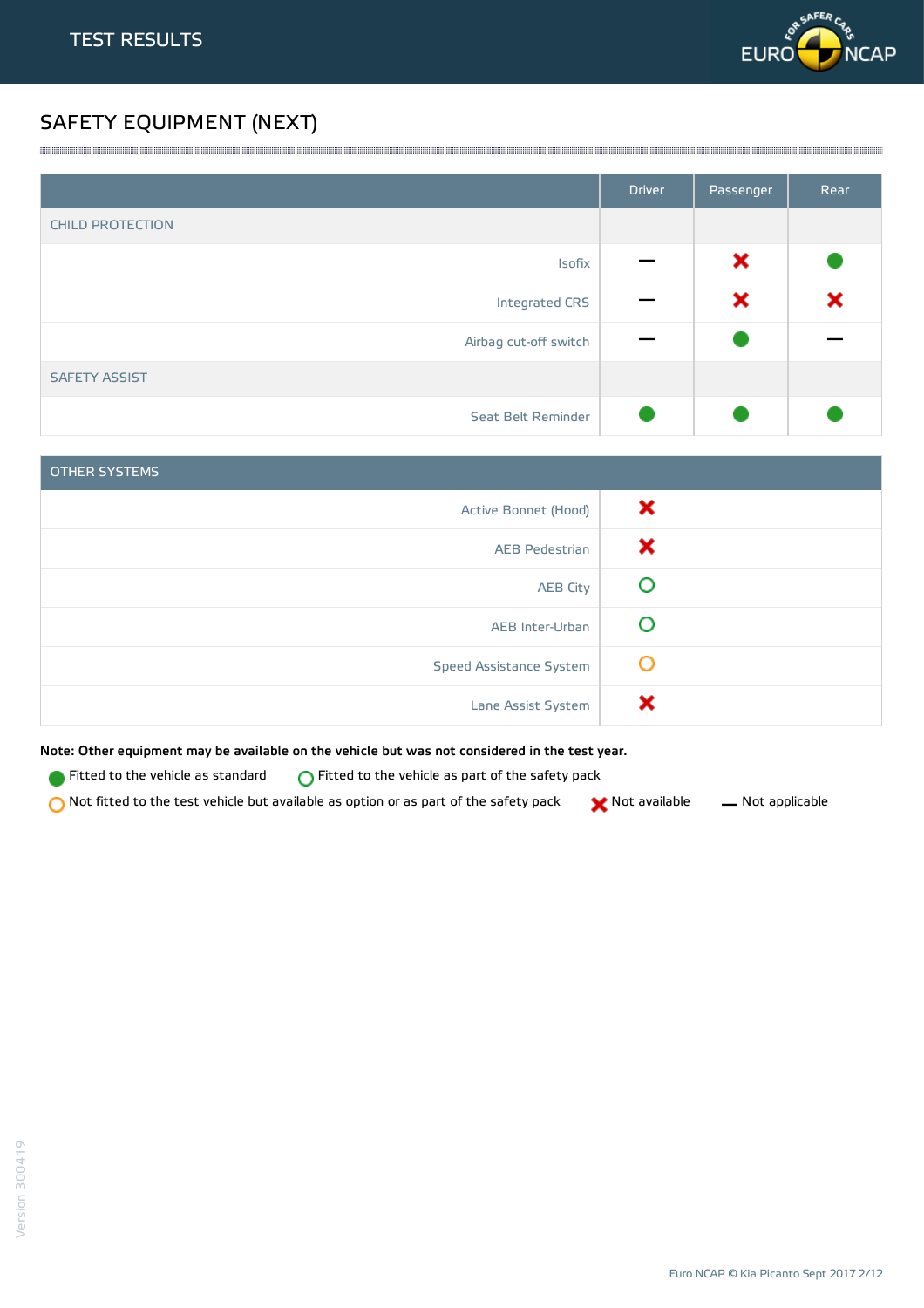







Euro NCAP © Kia Picanto Sept 2017 3/12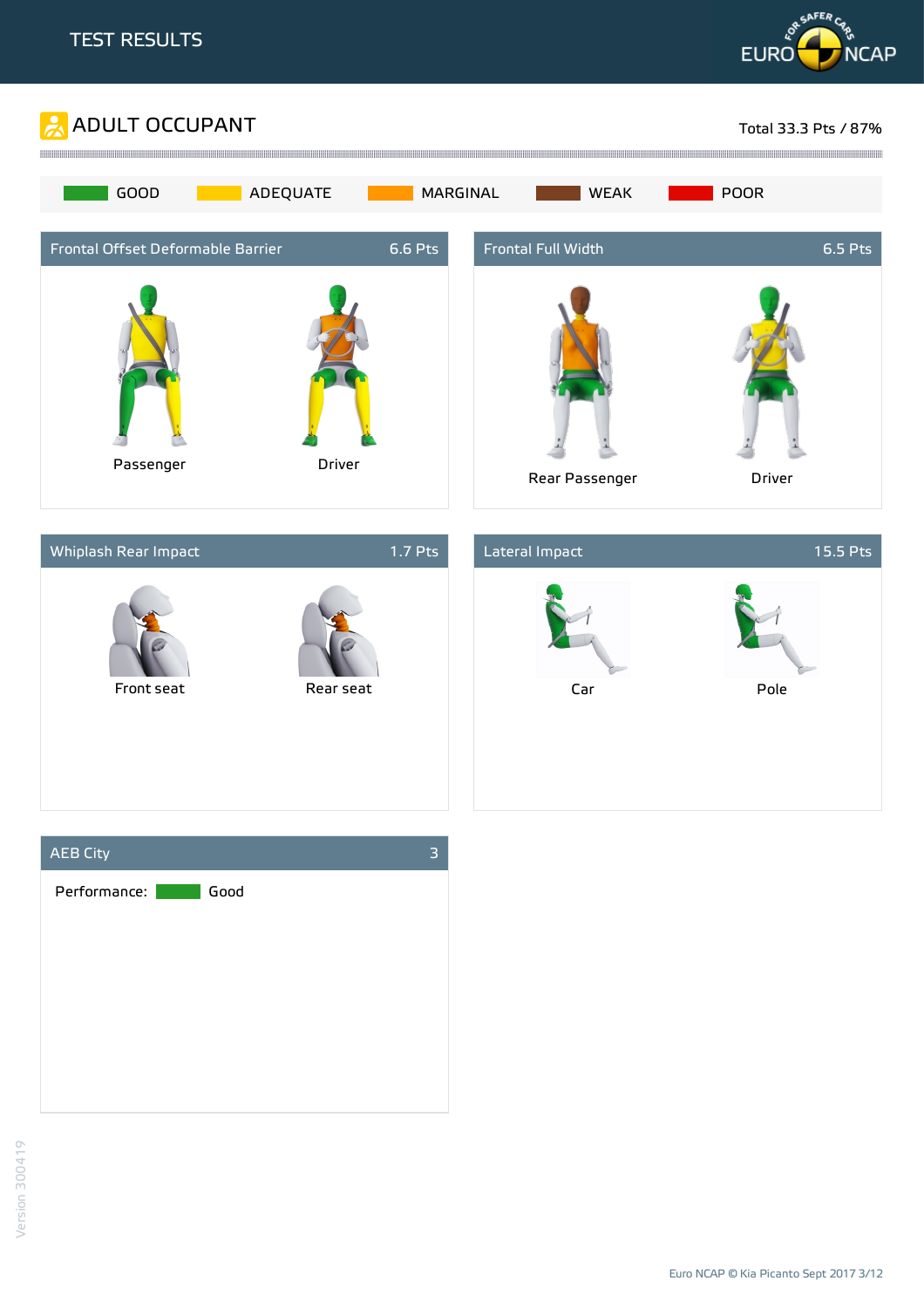

Euro NCAP © Kia Picanto Sept 2017 4/12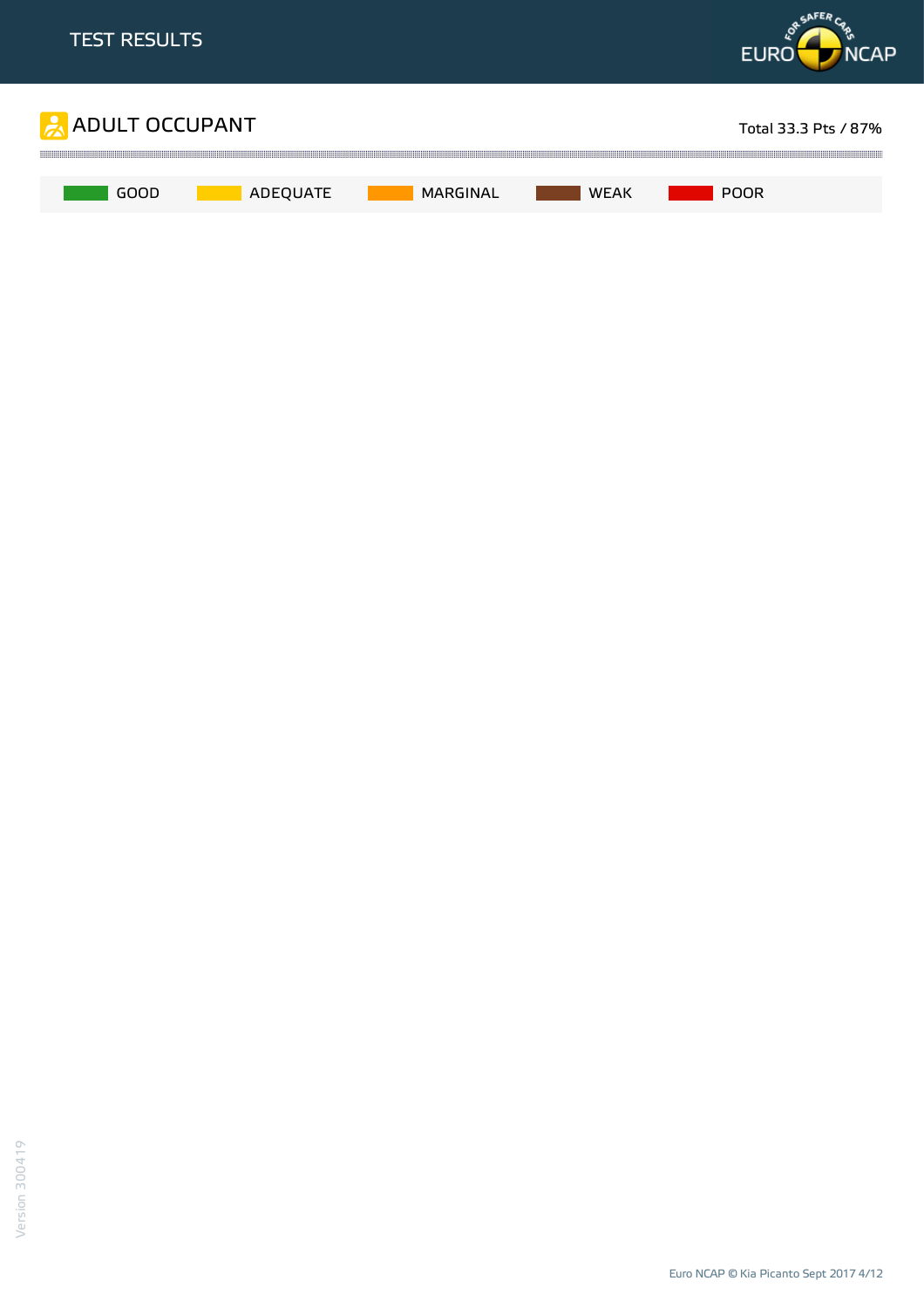



#### Comments

The passenger compartment remained stable in the frontal offset test. Dummy readings indicated good protection of the knees and femurs of the driver and passenger. Kia showed that a similar level of protection would be provided to occupants of different sizes and to those sat in different positions. Protection of the driver's chest was rated as marginal, based on readings of rib compression. In the fullwidth rigid barrier test, high decelerations indicated weak protection of the rear passenger's head and marginal protection of the chest. Protection of the driver was good or adequate. In both the side barrier test and the more severe side pole impact, the Picanto scored maximum points with good protection of all critical body areas. Tests on the front seats and head restraints demonstrated marginal protection against whiplash injuries in the event of a rear-end collision. A geometric assessment of the rear seats also indicated marginal whiplash protection. An autonomous emergency braking system is available as part of the optional safety pack. Tests of its performance at the low speeds at which many whiplash injuries are caused showed good performance, with collisions avoided at all test speeds. However, the car did not score points for its low-speed AEB system as the whiplash protection of the front seats was only marginal.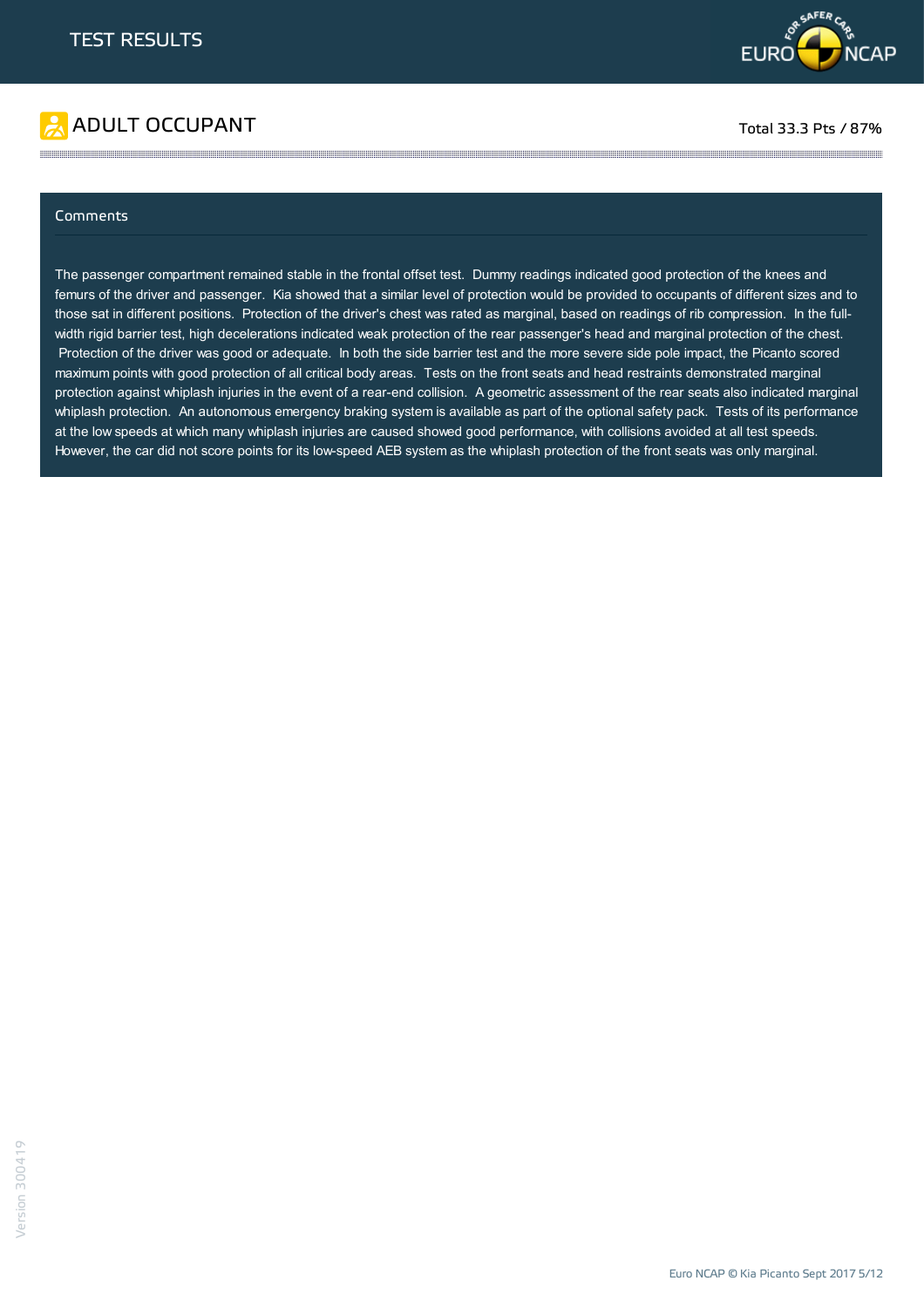





Restraint for 6 year old child: Britax Römer KidFix II XP Restraint for 10 year old child: Graco Junior III Safety Features 5 Pts

|                                                                                                             | Front<br>Passenger       | 2nd row<br>outboard              | 2nd row<br>center |
|-------------------------------------------------------------------------------------------------------------|--------------------------|----------------------------------|-------------------|
| Isofix                                                                                                      | ×                        |                                  | ×                 |
| i-Size                                                                                                      | ×                        |                                  | ×                 |
| Integrated CRS                                                                                              | ×                        | ×                                | ×                 |
| Not on test car but available as option<br>Fitted to test car as standard<br>◠                              | Not available            |                                  |                   |
| <b>CRS Installation Check</b>                                                                               |                          |                                  | 11.3 Pts          |
| Install without problem<br>Install with care<br>Safety critical problem                                     | Installation not allowed |                                  |                   |
| <b>E</b> i-Size CRS                                                                                         |                          |                                  |                   |
| Maxi Cosi 2way Pearl & 2wayFix<br>Maxi Cosi 2way Pearl & 2wayFix<br>(rearward) (iSize)<br>(forward) (iSize) |                          | BeSafe iZi Kid X2 i-Size (iSize) |                   |
|                                                                                                             |                          |                                  |                   |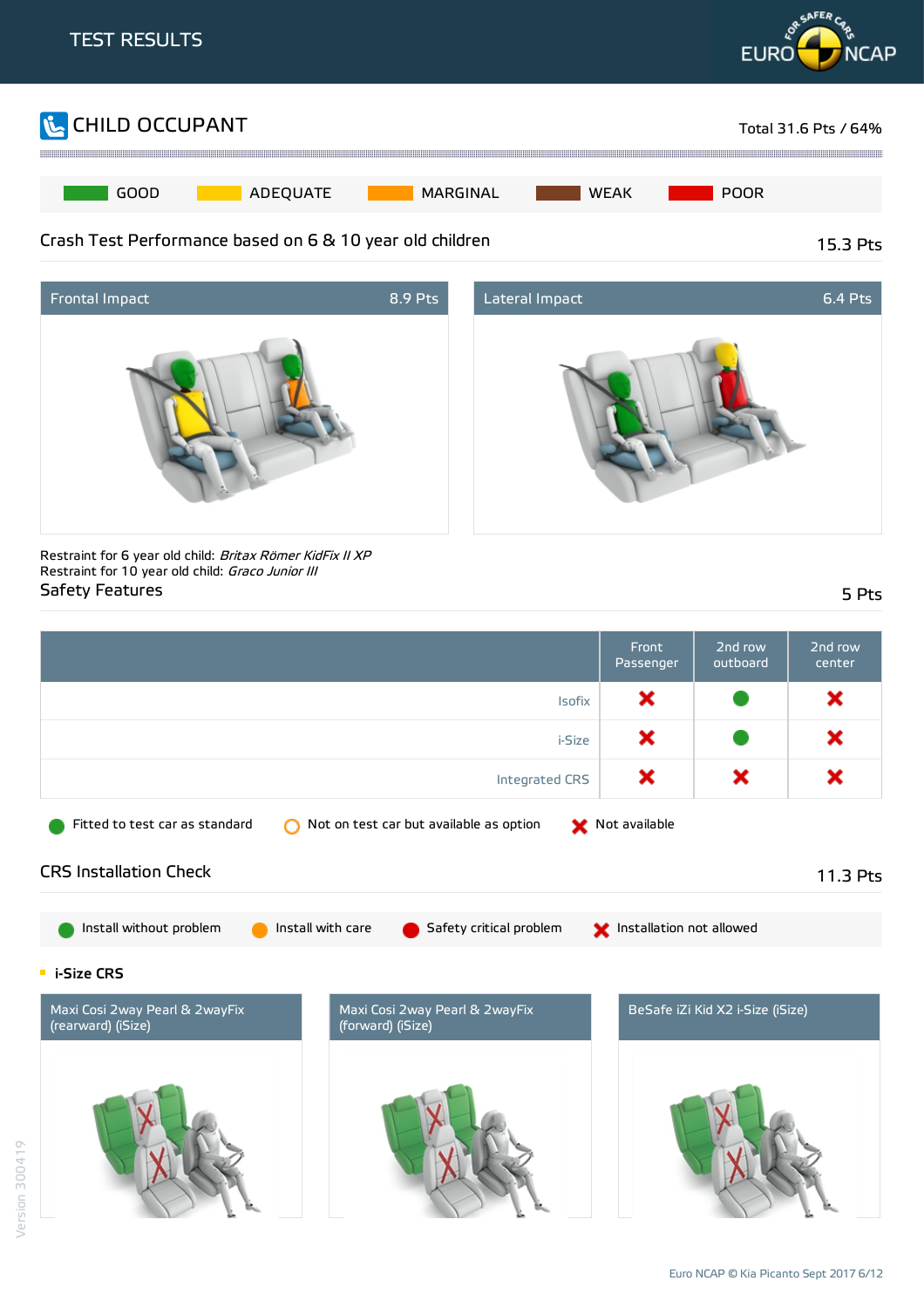

# CHILD OCCUPANT Total 31.6 Pts / 64%

#### **ISOFIX CRS**



#### Britax Römer KidFix XP (ISOFIX)



and the contract of the contract of the contract of the contract of the contract of the contract of the contract of the contract of the contract of the contract of the contract of the contract of the contract of the contra





#### **Universal Belted CRS**



Britax Römer KidFix XP (Belt)





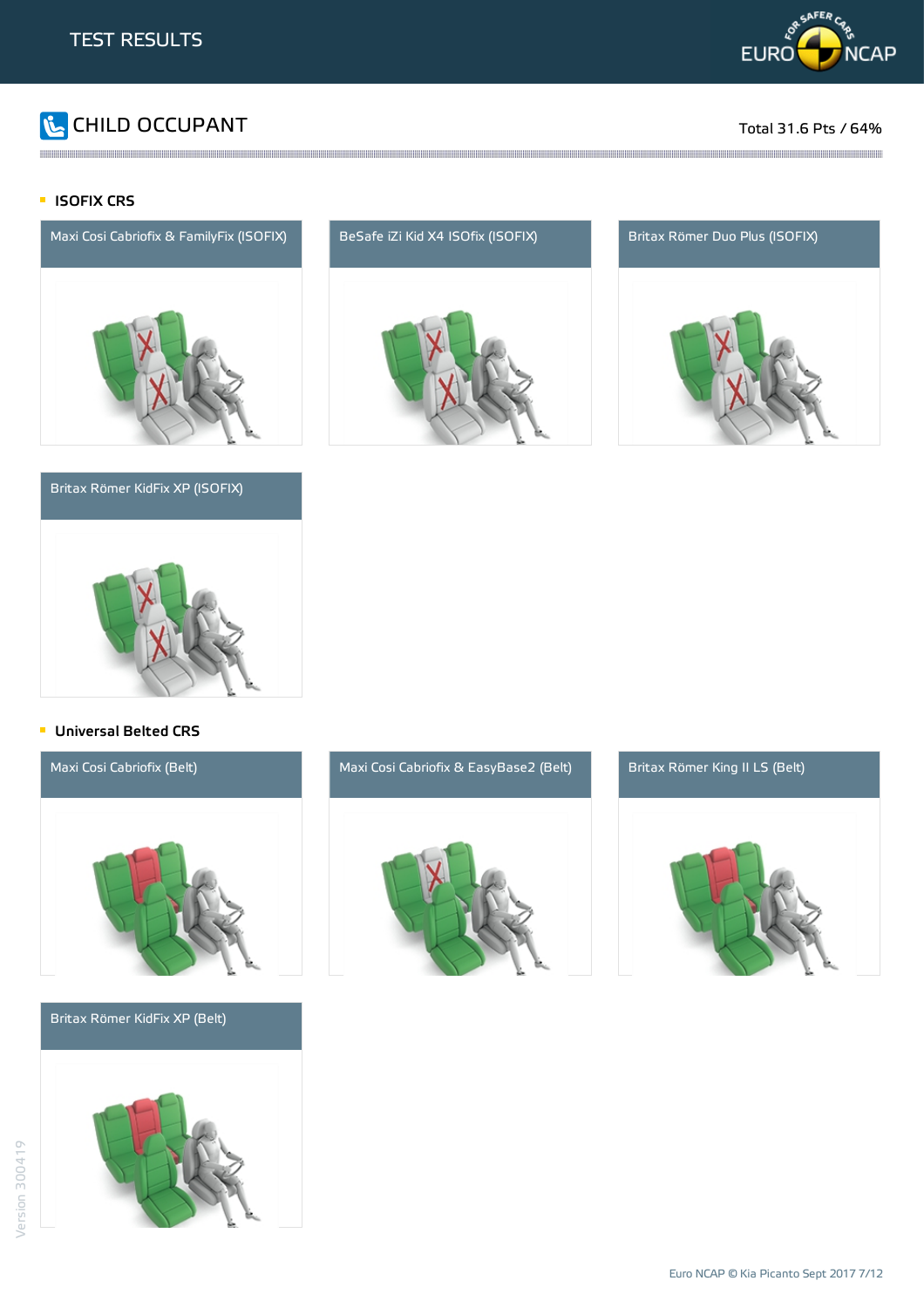



|                                                   | <b>Seat Position</b>                                |             |               |              |  |
|---------------------------------------------------|-----------------------------------------------------|-------------|---------------|--------------|--|
|                                                   | Front                                               | 2nd row     |               |              |  |
|                                                   | <b>PASSENGER</b>                                    | <b>LEFT</b> | <b>CENTER</b> | <b>RIGHT</b> |  |
| Maxi Cosi 2way Pearl & 2wayFix (rearward) (iSize) | $\Box$                                              |             | $\Box$        |              |  |
| Maxi Cosi 2way Pearl & 2wayFix (forward) (iSize)  | $\Box$                                              |             | $\Box$        |              |  |
| BeSafe iZi Kid X2 i-Size (iSize)                  | $\Box$                                              |             | $\Box$        |              |  |
| Maxi Cosi Cabriofix & FamilyFix (ISOFIX)          | $\Box$                                              |             | $\Box$        |              |  |
| BeSafe iZi Kid X4 ISOfix (ISOFIX)                 | $\Box$                                              |             | $\Box$        |              |  |
| Britax Römer Duo Plus (ISOFIX)                    | $\Box$                                              |             | $\Box$        |              |  |
| Britax Römer KidFix XP (ISOFIX)                   | $\Box$                                              |             | $\Box$        |              |  |
| Maxi Cosi Cabriofix (Belt)                        |                                                     |             |               |              |  |
| Maxi Cosi Cabriofix & EasyBase2 (Belt)            |                                                     |             | ×             |              |  |
| Britax Römer King II LS (Belt)                    |                                                     |             |               |              |  |
| Britax Römer KidFix XP (Belt)                     |                                                     |             |               |              |  |
| Install with care<br>Install without problem      | Safety critical problem<br>Installation not allowed |             |               |              |  |

#### Comments

In the frontal offset test, dummy readings of neck tension indicated weak protection of this part of the body for the 10 year dummy. Chest protection for the 6 year dummy was rated as marginal. In the side barrier test, protection of the 6 year dummy was good. However, protection of the chest was poor for the 10 year dummy, sat on the struck side of the car and the head made contact with the vehicle interior. The front passenger airbag can be disabled to allow a rearward-facing child restraint to be used in that seating position. Clear information is provided to the driver regarding the status of the airbag and the system was rewarded. The rear centre seat cannot accommodate universal child restraints which make use of the seatbelt. Otherwise, restraints could be properly installed and accommodated by the car.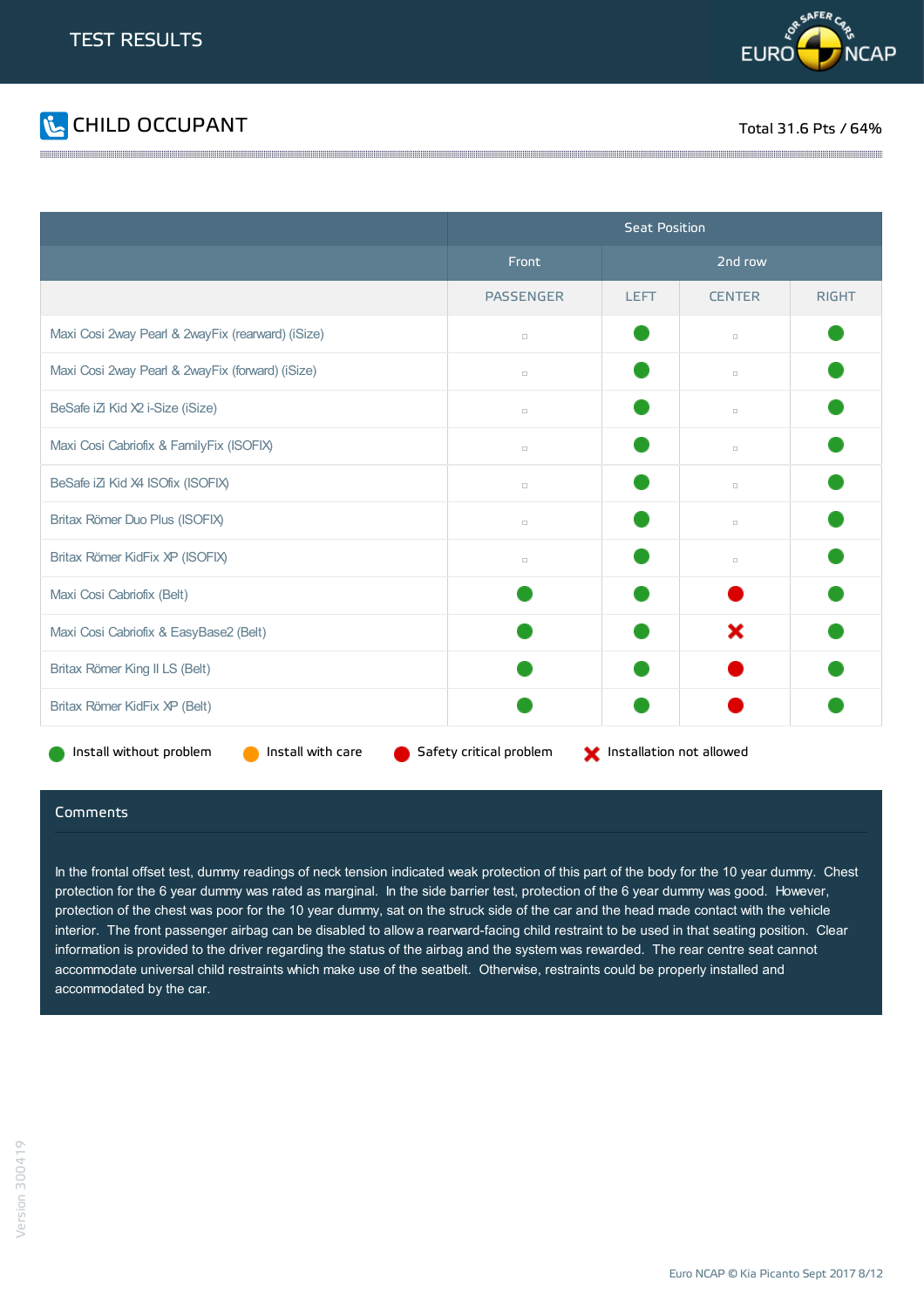



### AEB Pedestrian 0 Pts

#### Comments

Protection of the head of a struck was predominantly marginal or weak over the bonnet surface, with poor results recorded on the stiff windscreen pillars. The bumper provided good protection to pedestrians' legs but protection of the pelvis was mixed, with good and poor test results.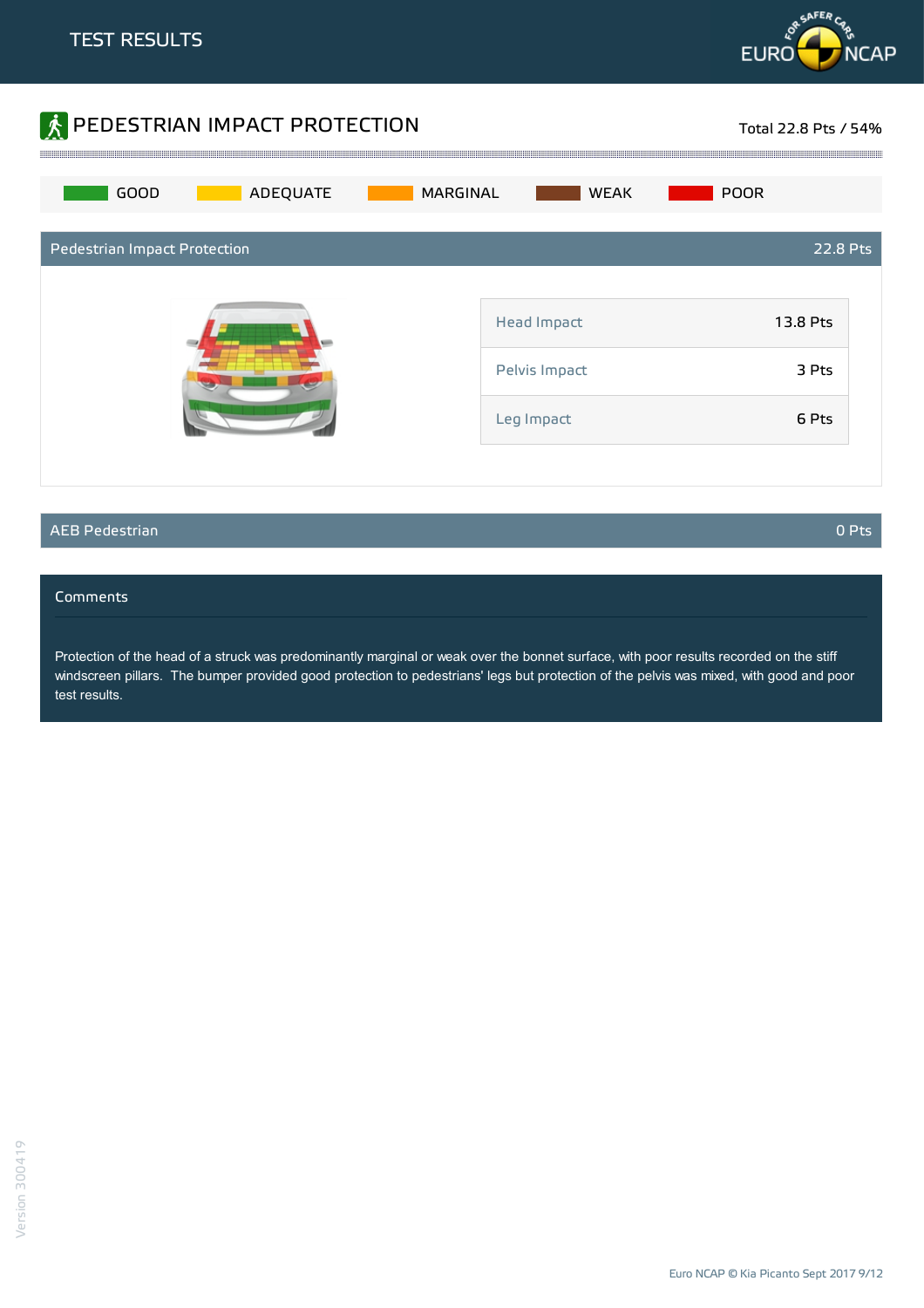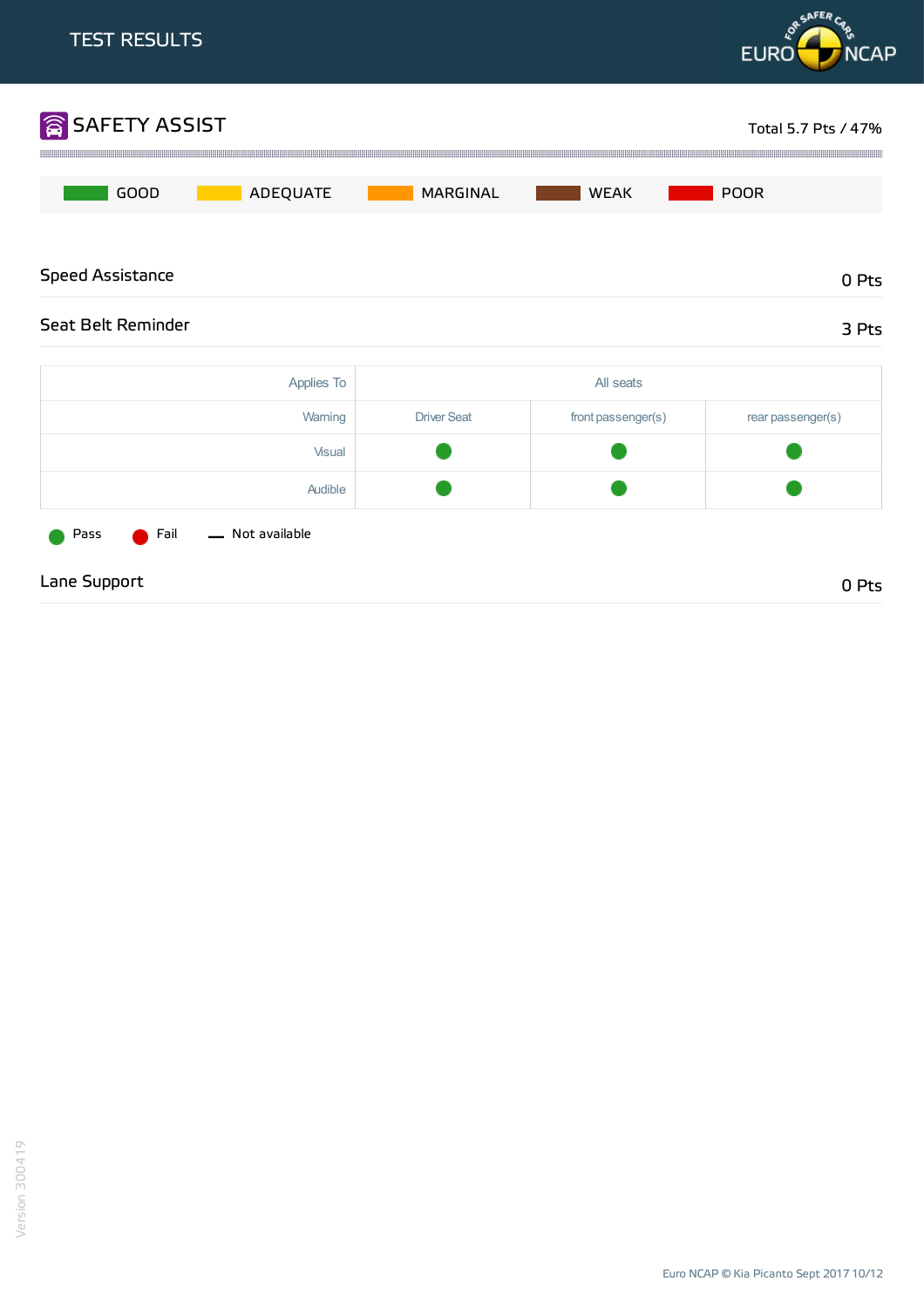# SAFETY ASSIST TOTAL SERVICE TO A SAFETY ASSIST

**DR SAFER CF** 

**EURO** 

# AEB Interurban 2.7 Pts

**NCAP** 

| <b>System Name</b>                | Forward Collision Avoidance Assist System                  |                                                                  |  |  |
|-----------------------------------|------------------------------------------------------------|------------------------------------------------------------------|--|--|
| <b>Type</b>                       | Forward Collision Warning with Auto-Brake                  |                                                                  |  |  |
| <b>Operational From</b>           |                                                            | 10 km/h                                                          |  |  |
| Additional Information            |                                                            | Default On                                                       |  |  |
| PERFORMANCE                       |                                                            |                                                                  |  |  |
|                                   | Autobrake Function Only                                    | Driver reacts to warning                                         |  |  |
| <b>Operational Speed</b>          | 10-160 km/h                                                | 10-160 km/h                                                      |  |  |
| Approaching a stationary car      | See AEB City                                               | Crash avoided up to 60km/h.<br>Crash speed reduced up to 70km/h. |  |  |
| Approaching a slower moving car   | Crash avoided up to 80km/h.<br>Crash avoided up to 70km/h. |                                                                  |  |  |
| FOLLOWING A CAR AT SHORT DISTANCE |                                                            |                                                                  |  |  |
| Car in front brakes gently        | Avoidance                                                  | Avoidance                                                        |  |  |
| Car in front brakes harshly       | Avoidance                                                  | Avoidance                                                        |  |  |
| FOLLOWING A CAR AT LONG DISTANCE  |                                                            |                                                                  |  |  |
| Car in front brakes gently        | Avoidance                                                  | Avoidance                                                        |  |  |
| Car in front brakes harshly       | Avoidance                                                  | Avoidance                                                        |  |  |

#### **Comments**

As standard, the Picanto has a seatbelt reminder for the front and rear seats. The autonomous emergency braking system is part of the optional safety pack. Tests of its performance at highway speeds indicated good performance, with collisions avoided or mitigated in most test scenarios.